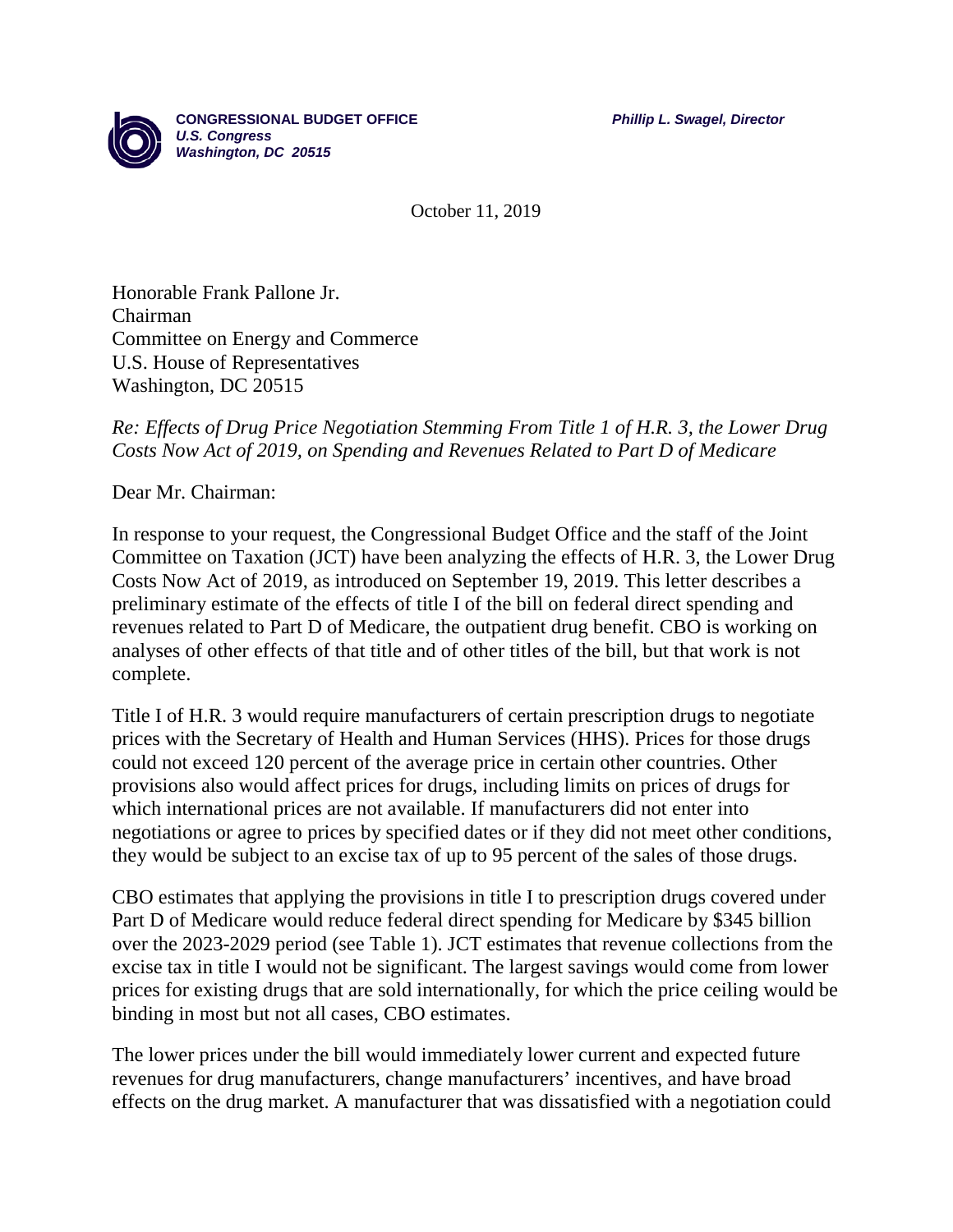pull a drug out of the U.S. market entirely, though CBO expects that would be unlikely for drugs already being sold in the United States. Manufacturers would initially set list prices of some new drugs in the U.S. higher than under existing law, although the net prices paid by consumers over time could be lower in many such cases.

CBO also expects that enactment of title I of H.R. 3 would affect prescription drug prices in other countries, with foreign prices expected to rise in response to the link between those prices and prices in the United States. CBO further expects some new drugs would not be introduced in other countries or would be introduced in a limited set of other countries for which drug manufacturers can sell at sufficiently high prices—an effect that again reflects the feedback by which selling at low prices in other countries leads to lower U.S. prices. Over time, drug manufacturers might put in place mechanisms by which they can charge relatively high prices in other countries to avoid feedback that lowers U.S. prices while providing other forms of compensation that effectively reduce the net price of drugs in other countries. Those international effects would lessen the effectiveness of title I in reducing the level and growth of drug prices.

In addition to the effects on the federal budget, CBO anticipates, the bill would affect the use and availability of drugs over time. In the short term, lower prices would increase use of drugs and improve people's health. In the longer term, CBO estimates that the reduction in manufacturers' revenues from title I would result in lower spending on research and development and thus reduce the introduction of new drugs. CBO's analysis of the bill is not complete; its preliminary estimate is that a reduction in revenues of \$0.5 trillion to \$1 trillion would lead to a reduction of approximately 8 to 15 new drugs coming to market over the next 10 years. (The Food and Drug Administration approves, on average, about 30 new drugs annually, suggesting that about 300 drugs might be approved over the next 10 years.) The overall effect on the health of families in the United States that would stem from increased use of prescription drugs but decreased availability of new drugs is unclear.

Continuing analysis of the effects of title I on other federal programs and on the commercial market will allow CBO and JCT to provide additional information. The agencies expect additional effects to include lower premiums in the commercial market and a corresponding increase in federal revenues. Also, because the agencies have not yet completed their estimates for the other titles of H.R. 3, CBO's estimates presented here exclude interactions with other provisions of the bill. The agencies' preliminary conclusion is that those other titles would further reduce direct spending and increase revenues over the 2023-2029 period.

CBO has not completed an estimate of the resources necessary for HHS to enter the negotiation process or meet other requirements of title I. Provision of those resources would be subject to appropriation action.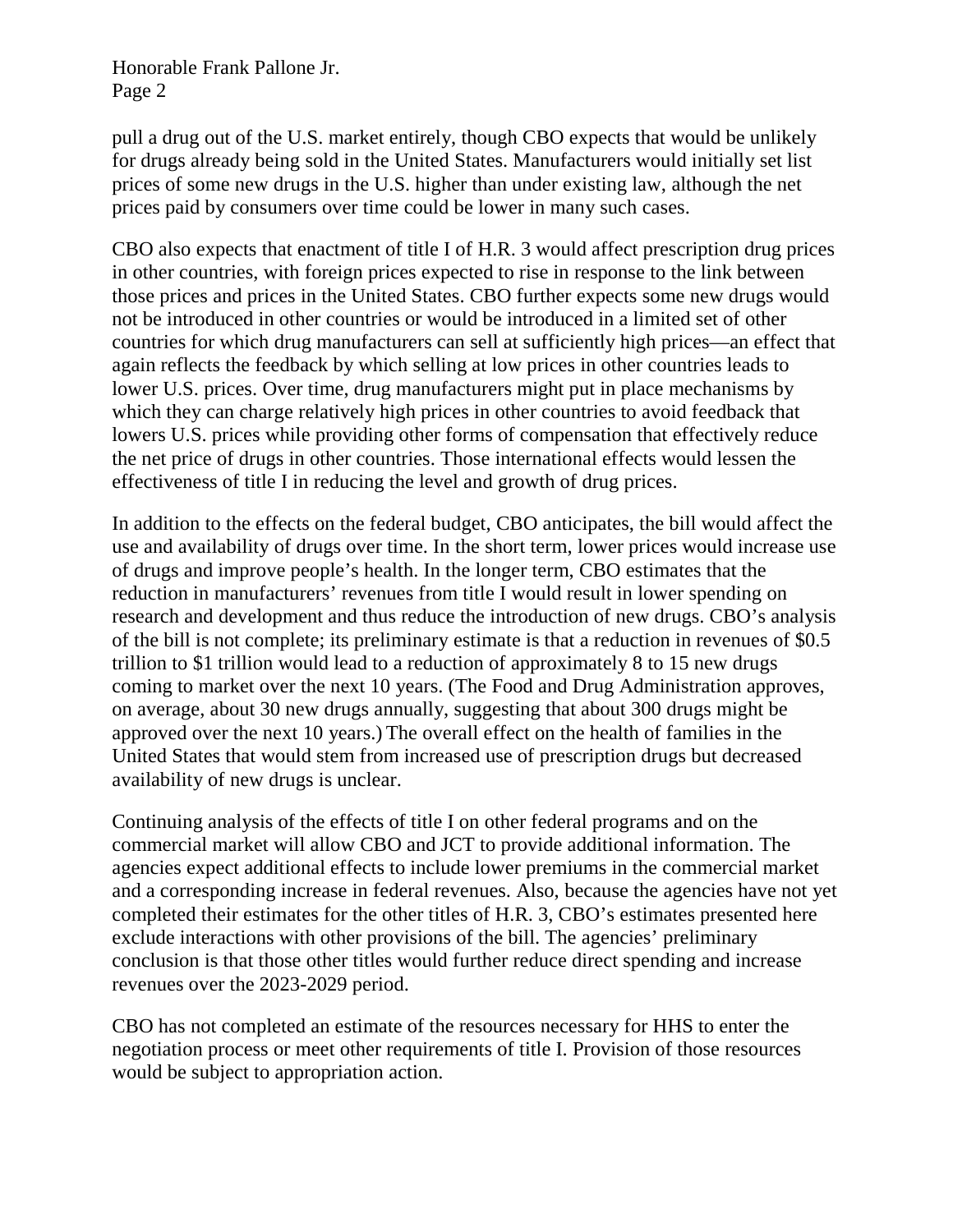$\overline{a}$ 

## **Background and Major Provisions of Title I**

Under current law, the Secretary of HHS may not interfere in negotiations between drug manufacturers and prescription drug plans (PDPs) that deliver the Part D benefit or require a particular formulary or price structure for PDP payments for drugs.<sup>[1](#page-2-0)</sup>

Title I of H.R. 3 would require manufacturers of specific prescription drugs to negotiate with the Secretary for the prices of those drugs or face an excise tax on the sales of those drugs. Those negotiations would be designed to result in what the bill calls maximum fair prices, which would be available to health plans that participate in Medicare Part D and to health plans in the commercial market. The prices also would be available to Part D beneficiaries at the point of sale and to individuals enrolled in commercial insurance plans.

Maximum fair prices could not exceed 120 percent of the average price—called the average international market, or AIM, price—for a given drug in Australia, Canada, France, Germany, Japan, and the United Kingdom. The maximum fair price of a drug without an AIM price could not exceed 85 percent of the average manufacturer price (AMP), which is defined under section  $1927(k)(1)$  of the Social Security Act as the manufacturers' average price charged to wholesalers and pharmacists for the retail class of trade. Thus, drugs without an AIM price would be subject to different rules about prices than other drugs.

To facilitate the negotiation process, H.R. 3 would grant the Secretary access to relevant data from manufacturers and other sources. For example, manufacturers would be required to provide the Secretary information about international prices or sales of a specific drug.

H.R. 3 would establish a target price for each drug equal to the lowest price available in any of the six reference countries or 80 percent of the AMP for a drug without a foreign price. If a manufacturer offered the target price or lower during the negotiation process, that amount would become the maximum fair price.

The Secretary would choose at least 25 drugs for negotiation each year beginning in 2021 for maximum fair prices that would be used in Part D in 2023. That list would be drawn from the 125 single-source drugs (drugs without generic or biosimilar competitors) with the highest federal spending in Part D and with the highest net spending in the commercial market (that is, spending net of rebates provided by drug manufacturers). The Secretary also would negotiate prices for insulin products in the first year. In later years,

<span id="page-2-0"></span><sup>1.</sup> Part D coverage is delivered through stand-alone PDPs or plans that integrate drug coverage with other benefits through Medicare Advantage, often called MA-PDs. For this estimate, the term *plan* includes both types of coverage. The noninterference clause is contained in section 1860D-11(i) of the Social Security Act.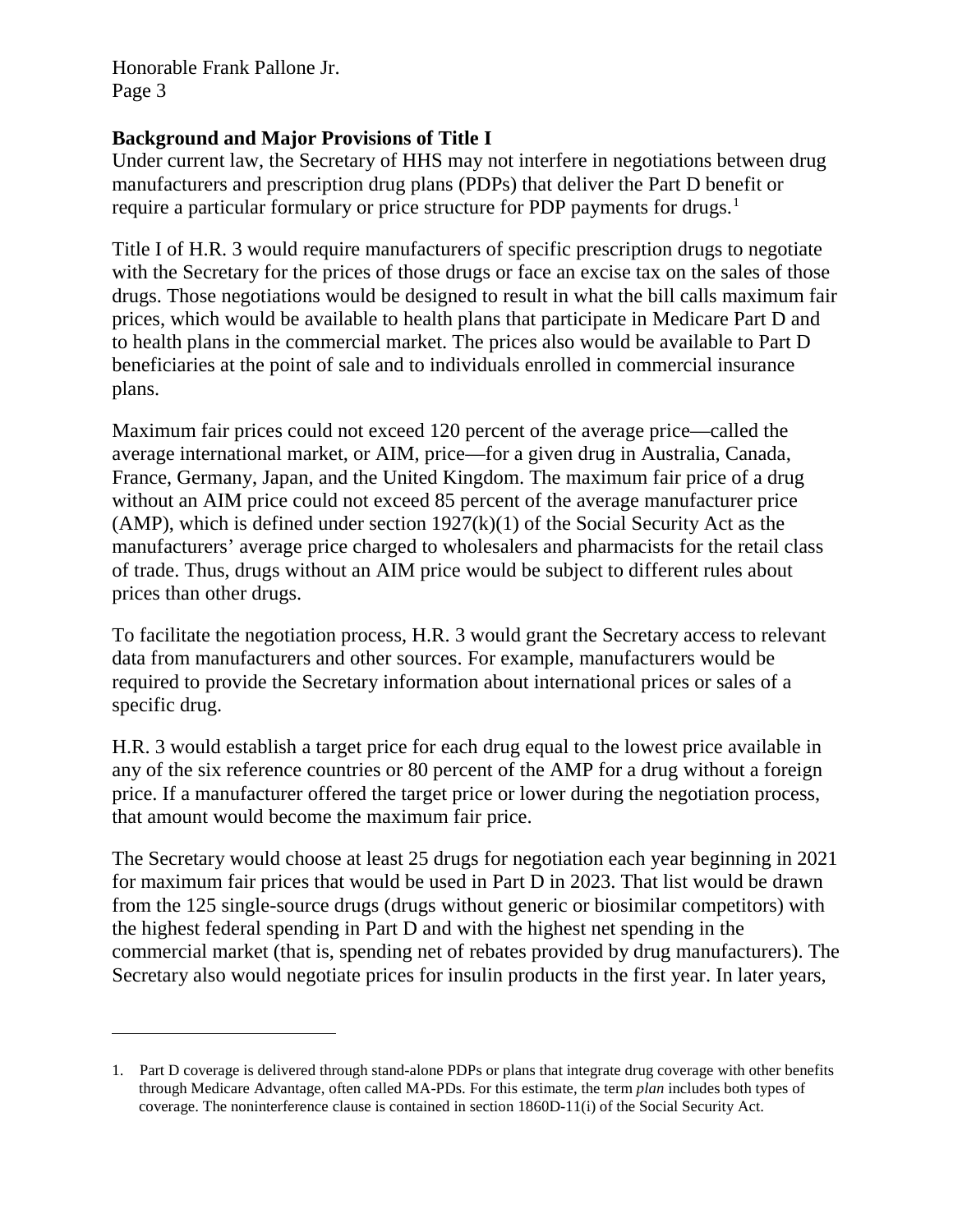$\overline{a}$ 

a drug's maximum fair price would be set to increase by the overall inflation rate and would remain in effect until the drug faced generic or biosimilar competition.

H.R. 3 would establish rules for renegotiating maximum fair prices. It also would require payments to the Treasury when an AIM price for a drug subsequently becomes available for a drug that was initially marketed in the United States but not in any of the reference countries.

Pharmaceutical manufacturers that do not comply with certain requirements of title I would be subject to an excise tax on all sales of the selected drug.<sup>[2](#page-3-0)</sup> The amount of tax would be a percentage of the price of each sale that would start at 65 percent, would increase by 10 percentage points for each 90 days of noncompliance, and would be capped at 95 percent. The Secretary of the Treasury would have the authority under an anti-abuse rule to determine that sales occurred during a day in a noncompliance period if the manufacturer structured sales specifically to avoid the excise tax.<sup>[3](#page-3-1)</sup>

Manufacturers would be prohibited from deducting the excise tax payments in determining their income taxes. Thus, the combination of income taxes and excise taxes on the sales could cause the drug manufacturer to lose money if the drug was sold in the United States.

The legislation also includes civil monetary penalties for manufacturers that sell drugs at prices higher than the maximum fair price.

Because of the excise tax provisions in the bill, this analysis differs from some past analyses in which CBO concluded that providing broad negotiation authority by itself would probably have a negligible effect on federal spending. CBO has noted:

The key factor in determining whether negotiations would lead to price reductions is the leverage that the Secretary [of HHS] would have to secure larger price concessions from drug manufacturers than competing PDPs currently obtain. Negotiation is likely to be effective only if it is accompanied by some source of pressure on drug manufacturers to secure price concessions. For example, authority to establish a formulary could be a source of pressure. In the absence of

<span id="page-3-0"></span><sup>2.</sup> The excise tax applies to manufacturers, producers, and importers of selected drugs—all referred to in this analysis as manufacturers.

<span id="page-3-1"></span><sup>3.</sup> For example, if the first day of a noncompliance period was June 16, 2021, and the manufacturer reported all sales for that year on June 15, the Secretary could invoke the anti-abuse rule and recharacterize such sales as occurring on June 16.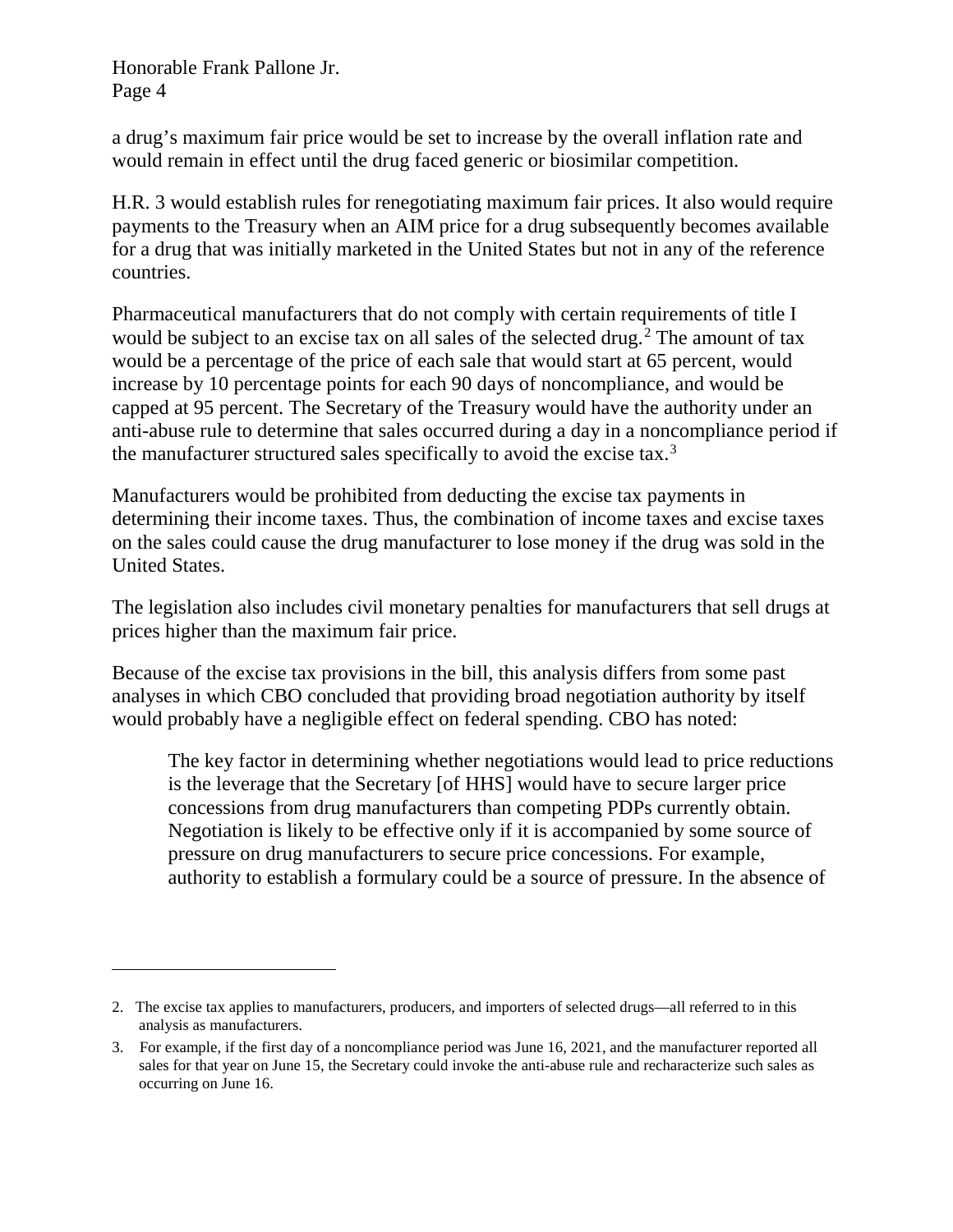> such pressure, the Secretary's ability to issue credible threats or take other actions in an effort to obtain significant discounts would be limited.<sup>[4](#page-4-0)</sup>

The provision of title I that would levy an excise tax for not entering into negotiations or for not agreeing to a maximum fair price provides leverage for the Secretary; it differentiates this analysis from previous ones.

# **Basis of Estimate**

 $\overline{a}$ 

For this analysis, CBO assumes that H.R. 3 would be enacted near the end of 2019 and that the process of negotiating selected drugs would begin in 2021. The resulting prices would take effect in 2023. CBO constructed its estimate for title I of H.R. 3 through a multiple-step process:

- Estimate current Part D spending on the 125 drugs with the highest net spending in Part D to identify drugs eligible for and likely to be included in negotiations.
- Analyze drug prices in the six reference countries, which involved reviewing data from multiple sources and separating drugs that have an international price from those that do not.
- Exclude spending for drugs that will face generic competition by 2023 from the list of 125 drugs and add spending to represent new drugs that will come to market.
- Compare 120 percent of the international price, when available, with the net 2017 Part D price. Use the drugs for which the difference between spending under net Part D prices and spending under international prices would be the greatest. CBO used those drugs, plus all insulin products, to create a group of drugs for which spending would be subject to negotiation in the first year.
- Develop a negotiation model that simulates the interactions of the Secretary and the drug companies to determine prices for drugs selected for negotiation involving international prices.
- Translate the output from that model into reductions in prices for prescription drugs subject to negotiation.
- Analyze the difference between the net Part D price and 85 percent of the AMP for drugs without international prices and estimate price reductions for those drugs for which the net Part D price exceeds 85 percent of the AMP.

<span id="page-4-0"></span><sup>4.</sup> See Congressional Budget Office, letter to the Honorable Charles Grassley concerning negotiation over drug prices in Medicare (May 17, 2019), pp. 1-2, [www.cbo.gov/publication/55270.](https://www.cbo.gov/publication/55270) For more on Medicare price negotiation, see Congressional Budget Office, cost estimate for S. 3, the Medicare Prescription Drug Price Negotiation Act of 2007 (April 16, 2007)[, www.cbo.gov/publication/18564,](https://www.cbo.gov/publication/18564) and letter to the Honorable Ron Wyden, on issues regarding price negotiation in Medicare (April 10, 2007)[, www.cbo.gov/publication/18550.](https://www.cbo.gov/publication/18550)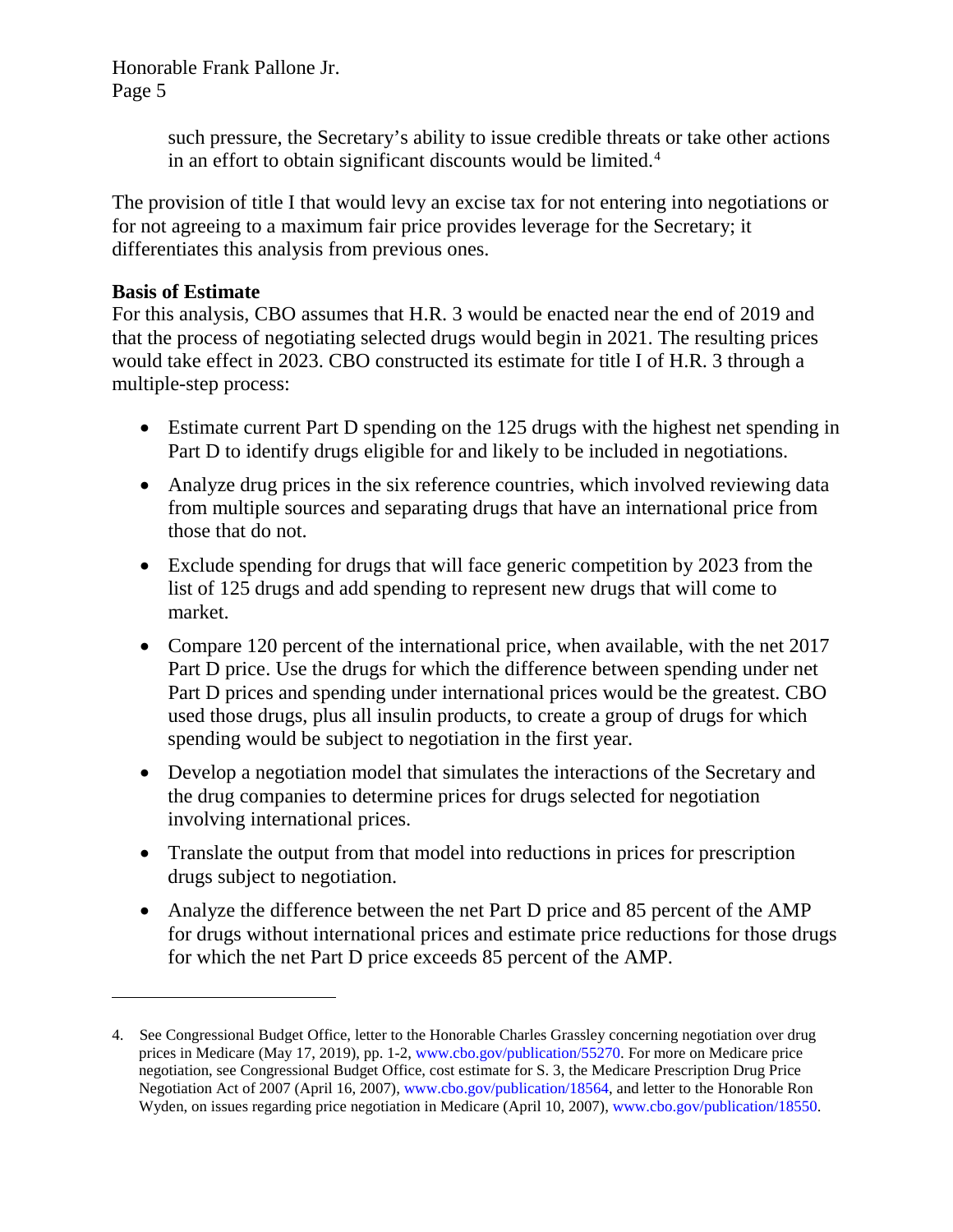$\overline{a}$ 

- Adjust the estimate to account for manufacturers' responses to negotiated prices for selected drugs, which could affect prices as well as volume.
- Account for plans' responses to the opportunity to use the negotiated prices in their Part D offerings.

In general, the discussion that follows focuses on the effect of title I on total spending by all payers for benefits covered under the Part D program (see Table 2). The exception is at the end of the analysis, where CBO provides a preliminary estimate of the federal budgetary effect on Medicare.

As part of the estimating process, CBO consulted stakeholders, including representatives of the pharmaceutical industry and health plans and experts in the pharmaceutical marketplace and Part D. Although their input was important to understanding the incentives that would be created by the legislation and the likely outcomes, this analysis reflects CBO's assessments. Where the language in H.R. 3 is not clear, CBO discussed intent with Congressional staff and then made its own assessment about how those provisions would be implemented.

**Drugs Subject to Negotiation.** To estimate the effects of title I, CBO identified the drugs with the highest net spending in Part D, using data from 2017, the most recent year for which data are available. CBO has data on the drugs at the top of that list—both their list prices (that is, before any rebates or discounts that lower the cost to plans) and their net prices (that is, after rebates and discounts). CBO used those data to generate a list of the 125 drugs with highest spending in Medicare Part D, plus insulin products.

Because the legislation specifies 2023 as the first year negotiated prices would be in effect for Part D plans, CBO removed spending associated with drugs that will face generic (or biosimilar) competition between now and 2023 and added spending to reflect the introduction of new drugs that will reach the market by 2023. [5](#page-5-0) After making those adjustments and using its current baseline projections of growth in prices and use in Part D, CBO estimates that spending for the remaining top 125 Part D drugs will be about \$68 billion in 2023, and it projected spending on those drugs under current law for the remainder of the 2024-2029 budget projection period. [6](#page-5-1) CBO then divided that list of 125 drugs into those with an international price and those without.

**Foreign Price Comparison.** CBO conducted its own research and reviewed data on prescription drug prices, including data from a study published by the Committee on

<span id="page-5-0"></span><sup>5.</sup> Under the definition of single-source drugs in title I of H.R. 3, the arrival of a generic drug would automatically remove a drug from the pool of drugs subject to negotiation.

<span id="page-5-1"></span><sup>6.</sup> For CBO's current baseline projections for Medicare Part D, see Congressional Budget Office, "Details About Baseline Projections for Selected Programs, Medicare" (May 2, 2019), [https://go.usa.gov/xVeCU.](https://go.usa.gov/xVeCU)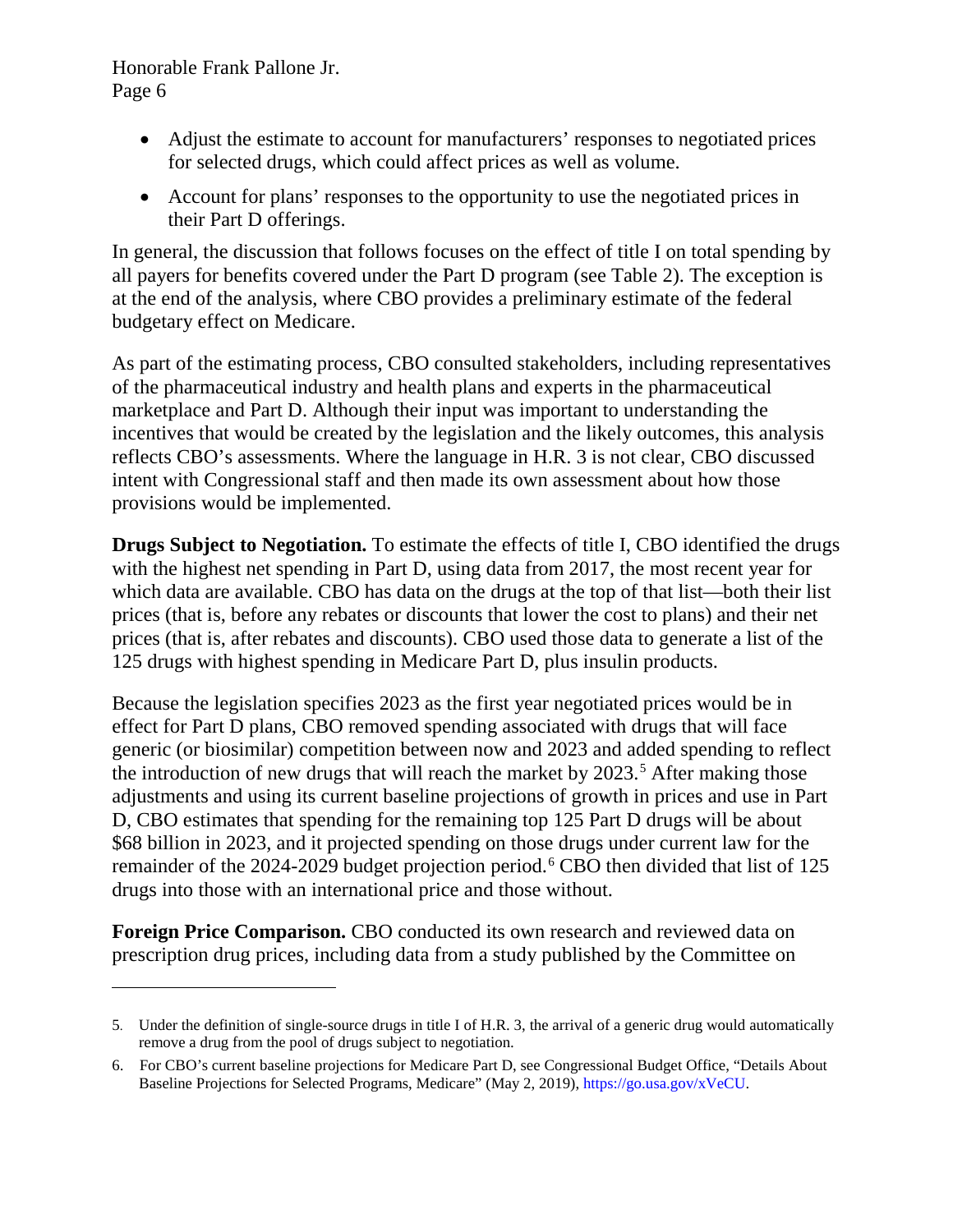$\overline{a}$ 

Ways and Means and a study published in *Health Affairs*. [7](#page-6-0) Using those data, CBO compared the net Medicare Part D price of drugs that could be subject to negotiation in Part D with the prices available in the six reference countries. Some of the drugs available with a foreign price in 2017 were available in all six countries, others were available in fewer countries, and some drugs were available in just one country. CBO's estimate reflects the assumption that the availability of at least one foreign price would be sufficient to create an AIM price for purposes of negotiation.

**Drugs With an International Price Comparison.** Because H.R. 3 would direct the Secretary to focus on drugs for which the potential savings would be the greatest when comparing Part D prices and foreign prices, CBO used those drugs from the list of 125 with the largest differentials between spending at net Part D prices and at 120 percent of international prices to estimate spending for the first group subject to negotiation. CBO also added all insulin products to that list, as mandated by H.R. 3. In 2017, Part D spending for that first group of drugs was about \$30 billion, CBO estimates, accounting for about 45 percent of spending for drugs on the list of 125 and about 25 percent of total Part D spending.

CBO then projected net spending for groups of drugs initially negotiated in each of the remaining years of the 2024-2029 period. In constructing those groups, CBO accounted for two factors:

- Some drugs on the current list of 125 will face generic competition by 2029 (the final year of CBO's baseline projection period); and
- Spending on some of the new drugs that enter the market will be sufficient to make them eligible for negotiation between manufacturers and the Secretary of HHS.

Because of the focus on drugs with high spending in the initial years of negotiation, spending for subsequent groups would tend to be lower, and thus potential savings for those groups also would tend to be lower. Over time, greater experience of HHS with the process of selecting drugs and negotiating prices could enable the Secretary to increase the number of drugs selected for negotiation.

<span id="page-6-0"></span><sup>7.</sup> See staff of the House Committee on Ways and Means, *A Painful Pill to Swallow: U.S. vs. International Prescription Drug Prices* (September 2019),<https://go.usa.gov/xVeff> (PDF, 1.2 MB); and So-Yeon Kang and others, "Using External Reference Pricing in Medicare Part D to Reduce Drug Price Differentials With Other Countries," *Health Affairs,* vol. 38, no. 5 (May 2019), pp. 804-811[, http://tinyurl.com/y4eejm6m.](http://tinyurl.com/y4eejm6m)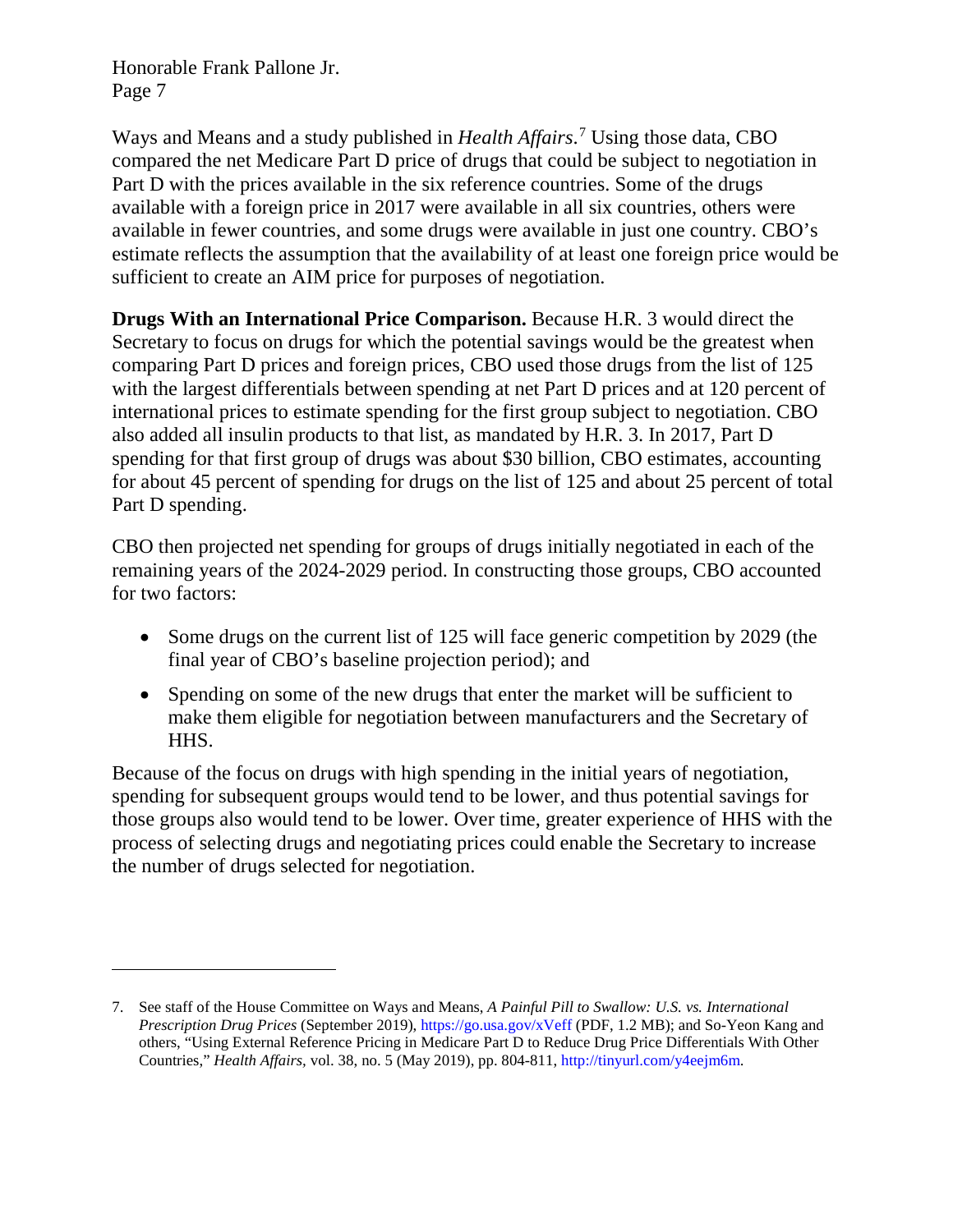$\overline{a}$ 

**Negotiation When International Prices Are Available.** CBO constructed a negotiation simulation to estimate resulting prices (accounting for the excise tax levied for not entering into negotiations or for not agreeing to a maximum fair price), in two main steps.

First, CBO estimated the distribution of prices projected to result in the absence of upper and lower limits. That distribution was estimated using a Nash bargaining model, commonly used to predict the outcome of two-party negotiations over the price of a good or service.[8](#page-7-0) Prices were determined in the model based on the gains to each party from a completed negotiation, relative to a failed negotiation. The model's inputs consisted of current Part D drug prices, the price of alternative therapies (drugs that treat the same condition), and the value of negotiated drugs in extending life or improving health.<sup>[9](#page-7-1)</sup>

The gain to the government from a successful negotiation was estimated to be the price of the next-best alternative therapy, plus the incremental value of using the drug instead of the alternative, measured in dollars. The manufacturer's gain was estimated to be the revenue from selling the drug. CBO and JCT anticipated that manufacturers would discontinue sales in the United States if the excise tax was levied on a drug, resulting in no revenue in that case. CBO assigned equal bargaining power to the two parties, on average, although sometimes that would not be the case. Thus, CBO anticipates that the two parties would, on average, divide equally the value resulting from a successful negotiation. In the model, that amount is equal to the price of the alternative plus the incremental value of using the drug. For example, if there was no corresponding alternative, CBO estimated that the negotiated price—given the possibility of paying the excise tax if the negotiation failed—would equal one-half of the dollar value that use of that drug would provide for extending life or improving the health of its user.

Second, CBO projected that upper and lower limits on prices would bind. In the model, negotiations are constrained by the limits specified in title I: For drugs for which international prices are available, the drug must cost no more than 120 percent of the AIM price and no less than 100 percent of the lowest price in any of the six reference

<span id="page-7-0"></span><sup>8.</sup> For more information, see Ken Binmore, Ariel Rubinstein, and Asher Wolinsky, "The Nash Bargaining Solution in Economic Modelling" *RAND Journal of Economics,* vol. 17, no. 2 (Summer 1986), pp. 176–188. [www.jstor.org/stable/2555382.](http://www.jstor.org/stable/2555382) For a recent assessment of the performance of the model in predicting hospital prices, see Christopher Garmon, "The Accuracy of Hospital Merger Screening Methods," *RAND Journal of Economics,* vol. 48, no. 4 (Winter 2017), pp. 1068-1102, [https://doi.org/10.1111/1756-2171.12215.](https://doi.org/10.1111/1756-2171.12215)

<span id="page-7-1"></span><sup>9.</sup> Although the Secretary would use different information from the data CBO used, the model was used to approximate the valuation that would occur. To estimate the incremental value of treatments, CBO used data from the Institute for Clinical and Economic Review. The value used for an additional year of life was \$400,000. The value used for improved health, measured as willingness to pay for an additional quality-adjusted year of life, was \$520,000. Both values are consistent with standard values recommended by a variety of federal agencies.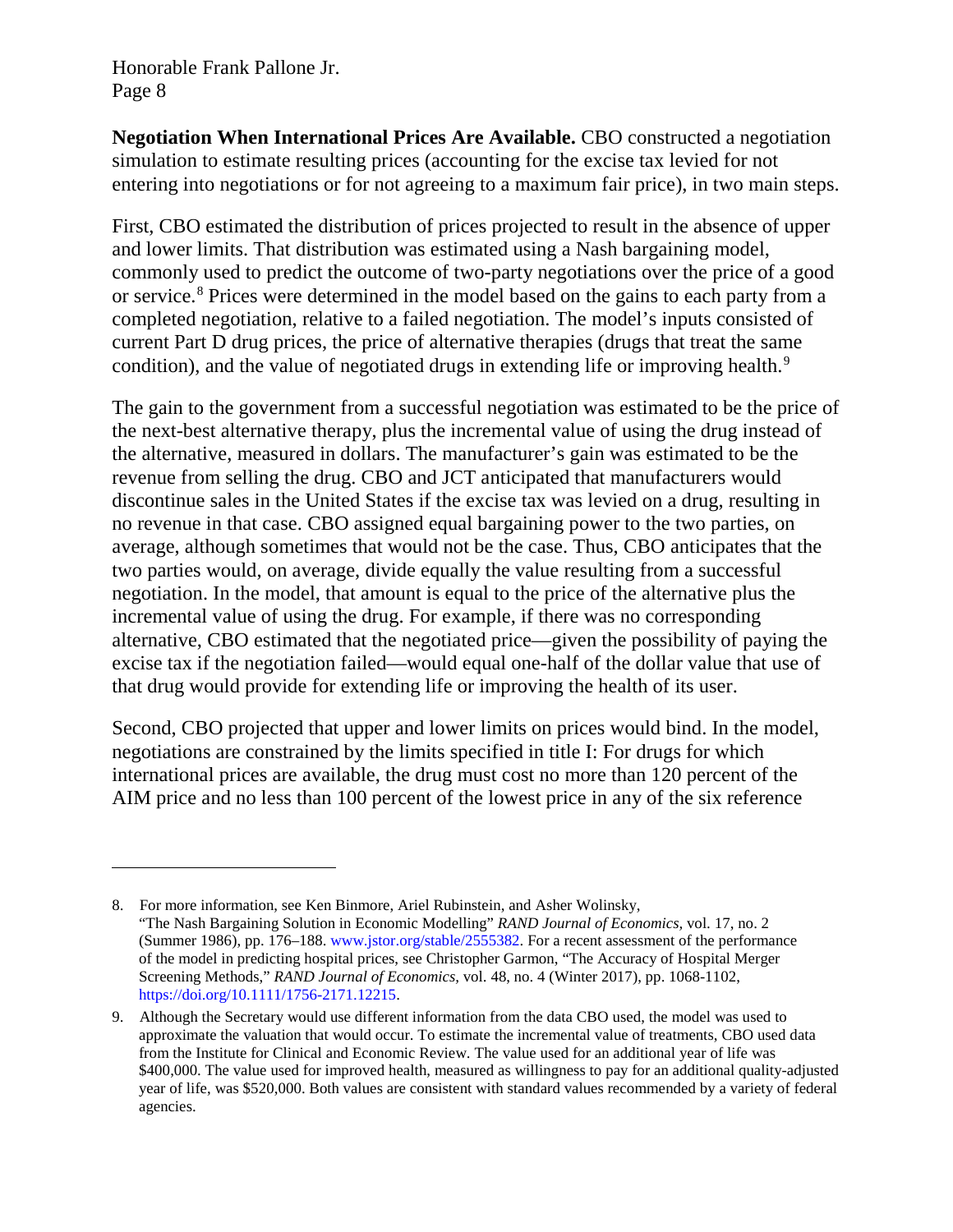countries. If the negotiation simulation produced a price above 120 percent of the AIM price, the maximum fair price was set equal to the upper limit.

Using the model, CBO computed an index to characterize the average maximum fair price compared with its corresponding AIM price. That index is the average of the ratio of maximum fair price to the AIM price for all current drugs to which the maximum fair price formula can be applied. For some drugs, the data are insufficient to compute the maximum fair price formula. CBO estimates that negotiations for such drugs would be similar to those for the average drug for which a formula can be computed. CBO estimates that most prices would equal the upper limit, although some would not. According to the model, the average of negotiations for the 2023 group of drugs yields a maximum fair price that is 114 percent of the AIM price.

For some drugs with high prices but low value compared with alternatives, the Secretary might conclude that the appropriate price is less than the target price (the lowest price in a reference country). In that unlikely case, CBO expects, the manufacturer would offer the target price. Title I would require the Secretary to accept that offer; that outcome is incorporated into CBO's estimates.

**Drug Manufacturers' Response to Negotiation Involving International Prices.** CBO then analyzed the effects of the negotiation process on drug manufacturers and their pricing and marketing decisions in the United States and the AIM countries. CBO expects that the manufacturers of drugs selected for inclusion on the list would have some ability to adjust their prices once chosen by the Secretary. Over time, manufacturers also would try to reduce the amount of sales subject to negotiated prices. This estimate reflects CBO's assessment that manufacturers could find ways to mitigate—at least partially—the effects of the legislation on their revenues.

Under current law, manufacturers charge different prices based on purchasers' willingness to pay for a particular drug when they are able to do so. That can occur with consumers in a foreign country who may not be willing to spend as much, on average, as U.S. consumers are for a prescription drug—perhaps because of lower income, arrangements specific to local markets, or different consumer preferences. Instead of charging a high price and selling only a small quantity of a drug in some foreign market segments, drug manufacturers lower their prices in those markets.

Title I would create financial incentives for pharmaceutical manufacturers and foreign governments to limit the difference between the U.S. price and the foreign price that the manufacturer must disclose to the Secretary. CBO expects that drug manufacturers would generally raise their prices outside the United States over time for certain drugs. (Doing so would increase the upper bound on negotiated prices.) Because the legislation would require that manufacturers give a large portion of the U.S. market access to lower prices linked to foreign prices, CBO anticipates that manufacturers would be less willing to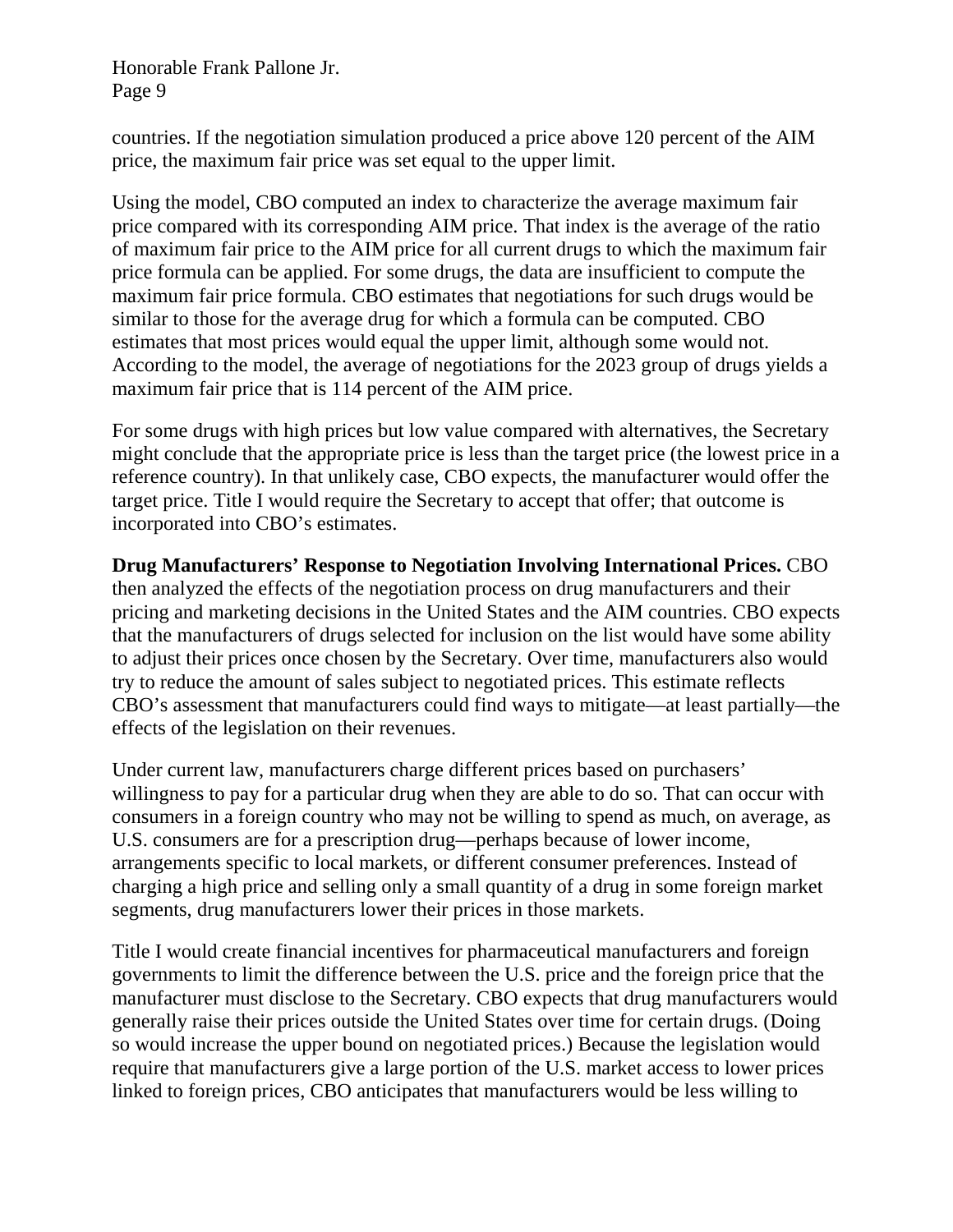$\overline{a}$ 

offer the same discounts in foreign countries that they do now under current law.[10](#page-9-0) CBO also expects that manufacturers would seek to limit how the discounts that they offer in foreign markets would be reflected in the prices used by the Secretary in negotiations.

The actions of drug manufacturers in foreign countries under the bill would be partially constrained by foreign governments, CBO expects. For example, those governments might restructure contracts and impose statutory requirements. Such changes could limit changes in net foreign prices or create larger differences between prices used to calculate AIM and net foreign prices actually paid.

CBO also expects manufacturers of new drugs to launch those drugs at higher prices in the United States to compensate, at least partially, for the results of negotiation. That response is reflected in CBO's estimate of the effects of negotiation and AMP-based pricing.

### **Effect of Negotiation Involving International Prices on Drug Prices in Part D.** CBO

then estimated net spending for drugs with the international prices selected for negotiation under title I. CBO estimates that reducing prices to 114 percent of the AIM price, on average, would reduce—by nearly 55 percent—the prices for the first group of drugs subject to negotiation. Because the first group would be selected on the basis of having the largest difference between prices in the United States and the reference countries, CBO estimates that the difference between 114 percent of the AIM price and U.S. prices is smaller for drugs that would constitute subsequent groups—about 50 percent for the second and 40 percent for the third and subsequent groups of drugs.

CBO estimated spending for each group of drugs with negotiated prices in the years after the establishment of maximum fair prices through 2029. To do so, CBO used the consumer price index for all urban consumers, or CPI-U, as specified in the bill. By comparing spending for drugs with prices as negotiated under title I with spending under current law, CBO estimates that negotiation for drugs with an AIM price would reduce spending by about \$276 billion over the 2023-2029 period. The first group of drugs would account for a large share of those savings—about two-thirds over that period.

Some of the drugs included in an annual group could compete against products outside that group. For example, many drugs are used to treat rheumatoid arthritis, and it is possible that one or two might be included in a given group, leaving the others for future negotiation. In such cases, CBO anticipates, the availability of maximum fair prices for

<span id="page-9-0"></span><sup>10.</sup> A "best price" provision established by the Omnibus Budget Reconciliation Act of 1990 gave Medicaid access to the lowest price paid by any private purchaser in the United States. CBO's analysis found that the the largest discounts offered on many brand-name drugs shrank as a result of that provision. For more information, see Congressional Budget Office, letter to the Honorable Charles Grassley concerning the rebate Medicaid receives on brand-name prescription drugs (June 21, 2005)[, www.cbo.gov/publication/16646.](https://www.cbo.gov/publication/16646)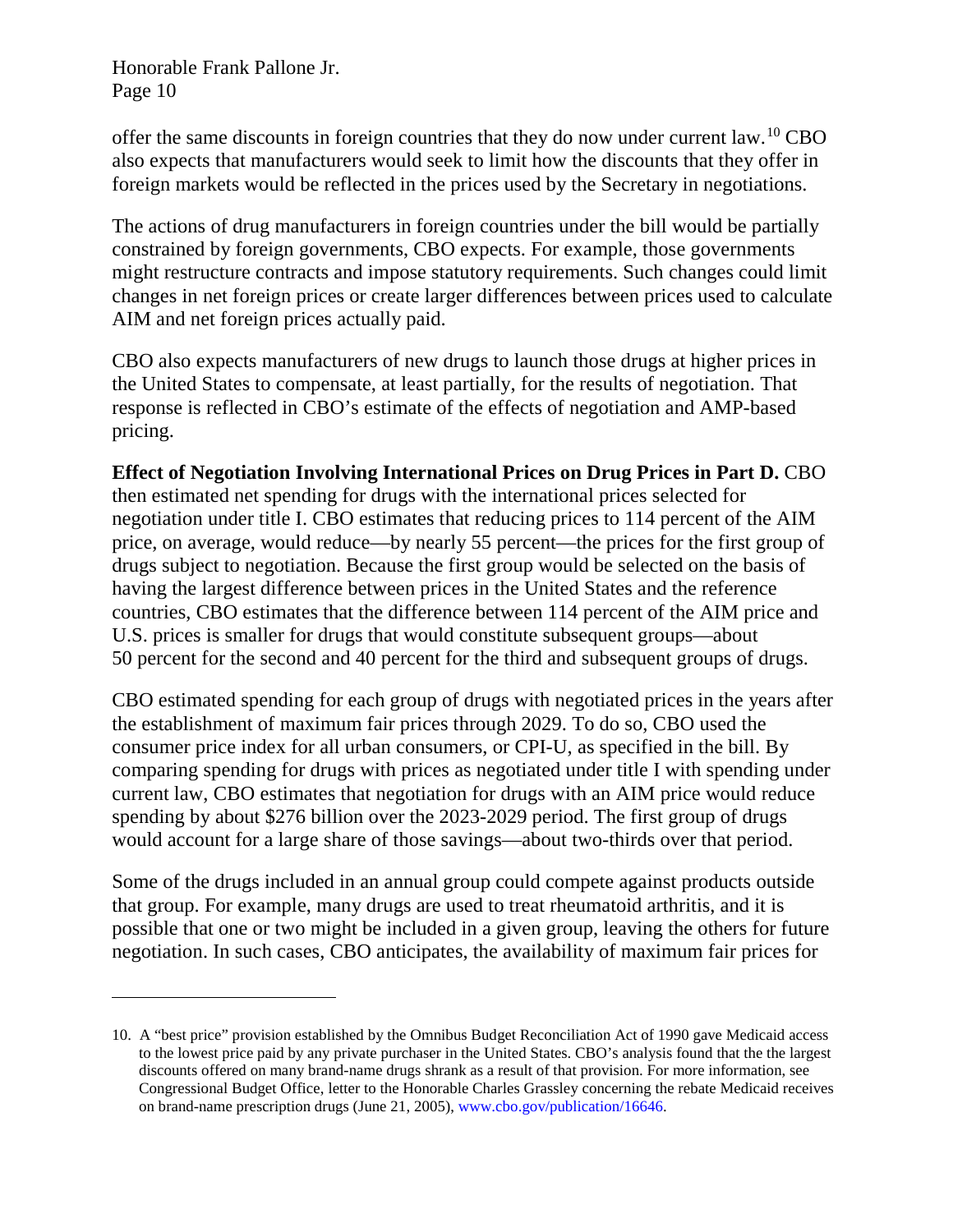some drugs would prompt manufacturers of competing products to offer prescription drug plans greater discounts than they would in the absence of negotiation. CBO estimates that those lower prices for drugs that compete with drugs that have a maximum fair price would lead to a small increase in total savings—about \$10 billion over the 2023-2029 period.

**Existing Drugs Without Average International Market Prices.** CBO's analysis also accounted for the fact that AIM prices would be not be available for some drugs; the maximum fair prices for such drugs would be 85 percent of the AMP.

In 2023, for drugs on the list of 125 with the highest Part D spending that do not have an AIM price but do have a Part D net price above 85 percent of the AMP, CBO expects that the Secretary of HHS would engage in minimal negotiation, given the lack of information on international prices. As a result, the maximum fair price would be set at 85 percent of the AMP, a pricing strategy analogous to the statutory rebate used in Medicaid. Prices for those drugs would increase with inflation, unless negotiated after establishment of an AIM price. Over the 2023-2029 period, lowering Part D prices to 85 percent of the AMP for the 2023 group of relevant drugs would reduce total spending in the Part D program by \$40 billion, CBO estimates.

**New Drugs Without Average International Market Prices.** CBO also accounted for the entry of drugs without international prices in future years. CBO anticipates that prices for such a drug would be set at 85 percent of its AMP. CBO expects that manufacturers of drugs likely to be selected for negotiation would set a launch price—and thus establish an initial AMP—that would be higher than under current law. Nevertheless, CBO estimates, spending for those drugs would be lower than under current law, because that increase in AMP would offset only part of the savings that would result from paying 85 percent of the AMP. Over time, CBO expects, some of those drugs would be introduced in the six reference countries and thus an AIM price would be available. Accounting for AMP-based prices and eventual AIM-based prices, CBO estimates savings of \$61 billion for this group of drugs over the 2023-2029 period.

Once a drug's AIM price is available, its manufacturer would repay the difference between the AMP and 200 percent of the AIM price. CBO analyzed current price differentials, considered the time lag until a drug is first introduced in one of the reference countries, and modeled manufacturers' pricing strategies under those conditions. On that basis, CBO anticipates that manufacturers would, upon first foreign introduction, set the foreign price higher than 50 percent of the AMP so that repayment would not be triggered. Therefore, CBO does not estimate any budgetary effect from the repayment provision.

**Effect on Pharmaceutical Research and Development.** CBO also estimates that pharmaceutical manufacturers' earnings would decline under title I, and manufacturers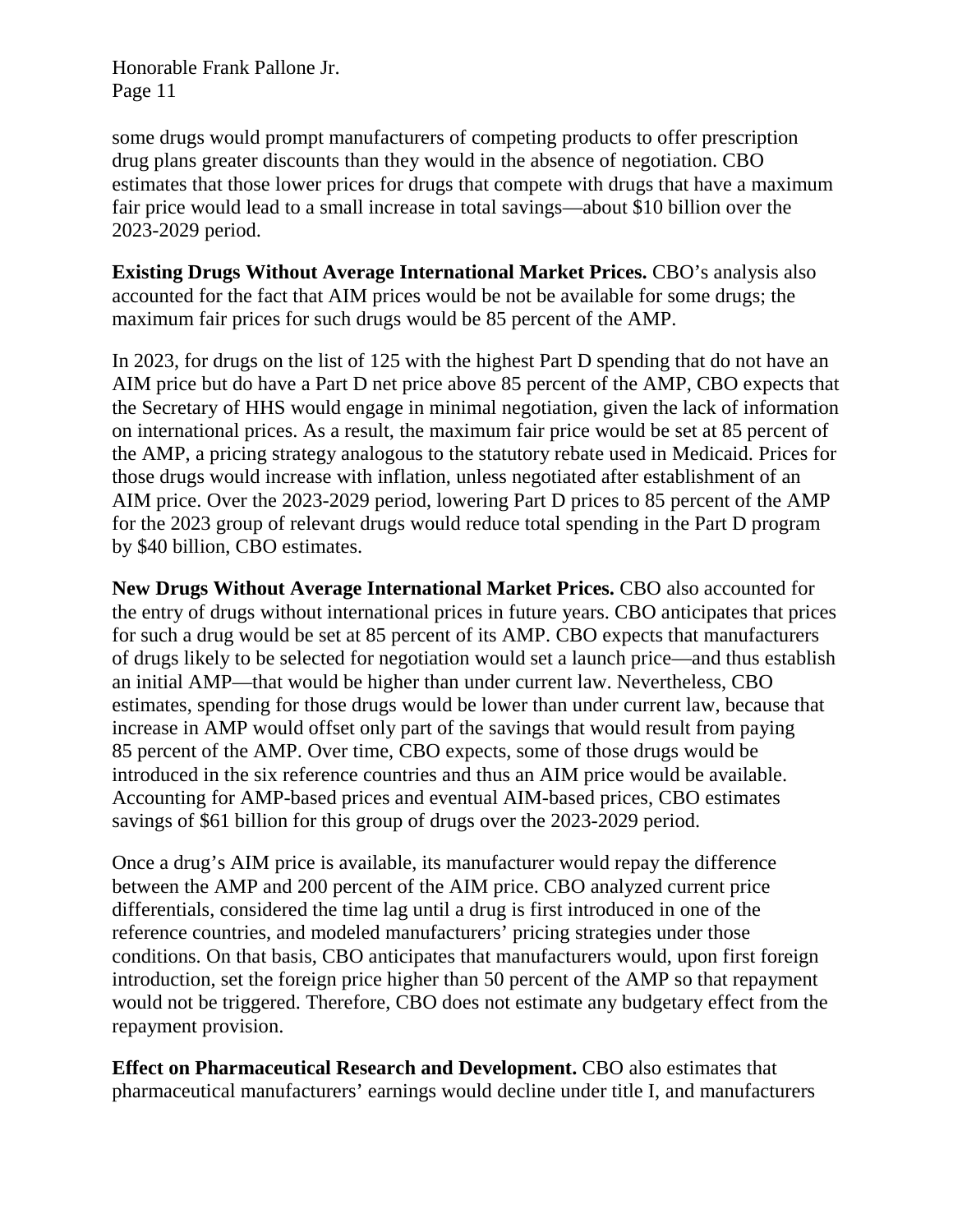$\overline{a}$ 

would reduce spending on research and development as a result. Although CBO has not completed its analysis of the bill's implications for new-drug development, its preliminary estimate is that a reduction in revenues over the next 10 years of \$0.5 trillion to \$1 trillion would lead to a reduction of 8 to 15 new drugs coming to market.<sup>[11](#page-11-0)</sup> It is difficult to know in advance the nature of these drugs or to quantify the effect of foregone innovation on health.

**Effect on Part D Plans.** Under current law, Part D plans negotiate with drug companies concerning prices and coverage. For example, a drug company might offer a 35 percent discount from a drug's list price in return for placement of that drug on a prescription drug plan's preferred formulary tier. Placement on a preferred tier usually results in lower cost sharing for beneficiaries and greater use of the drug. Drug manufacturers generally offer discounts in the form of rebates (retrospective payments to plans) and plans use those rebates to reduce beneficiaries' premiums.<sup>[12](#page-11-1)</sup>

CBO expects that the negotiation process between the Secretary of HHS and manufacturers would have several implications for Part D plans. First, in many cases, maximum fair prices would be at or below the current net prices that PDPs can negotiate with drug companies. Those plans might be able to negotiate additional discounts through management tools, including preferred formulary status and prior authorization, as they do under current law. CBO estimates that those additional discounts would be small. PDPs are not required to cover drugs with maximum fair prices, but CBO expects that lower prices would make those drugs attractive to plans.

Second, maximum fair prices must be available to Part D beneficiaries at the point of sale. For title I, CBO estimated that manufacturers' discounts would generally continue to be in the form of rebates from drug companies to PDPs, not as reductions to manufacturers' list prices, and that plans would pass those discounts along to beneficiaries. (Reductions in manufacturers' list prices would reduce manufacturers' revenues for sales not subject to the maximum fair price.)

<span id="page-11-0"></span><sup>11.</sup> Those estimates are based on Pierre Dubois and others, "Market Size and Pharmaceutical Innovation," *RAND Journal of Economics,* vol. 46, no. 4 (Winter 2015), pp. 844-871[, https://doi.org/10.1111/1756-2171.12113;](https://doi.org/10.1111/1756-2171.12113) Margaret E. Blume-Kohout and Neeraj Sood, "Market Size and Innovation: Effects of Medicare Part D on Pharmaceutical Research and Development," *Journal of Public Economics,* vol. 97 (January 2013), pp. 327- 336, [https://doi.org/10.1016/j.jpubeco.2012.10.003;](https://doi.org/10.1016/j.jpubeco.2012.10.003) and Daron Acemoglu and Joshua Linn, "Market Size in Innovation: Theory and Evidence From the Pharmaceutical Industry," *Quarterly Journal of Economics,* vol. 119, no. 3 (August 2004), pp. 1049-1090, [https://www.jstor.org/stable/25098709.](https://www.jstor.org/stable/25098709)

<span id="page-11-1"></span><sup>12.</sup> Plans do not purchase drugs directly; Part D beneficiaries fill prescriptions through pharmacies. Determining payments from plans to pharmacies is a separate transaction from that between manufacturers and plans; pharmacies cannot usually purchase drugs at prices that reflect negotiated discounts. For more on the rebate system, see Ross Margulies, "Origins of the Current Rebate System and Implications of Changes to Existing Safe Harbor Regulations" (presentation at Alliance for Health Policy, November 28, 2018), [http://tinyurl.com/y6a28l2k.](http://tinyurl.com/y6a28l2k)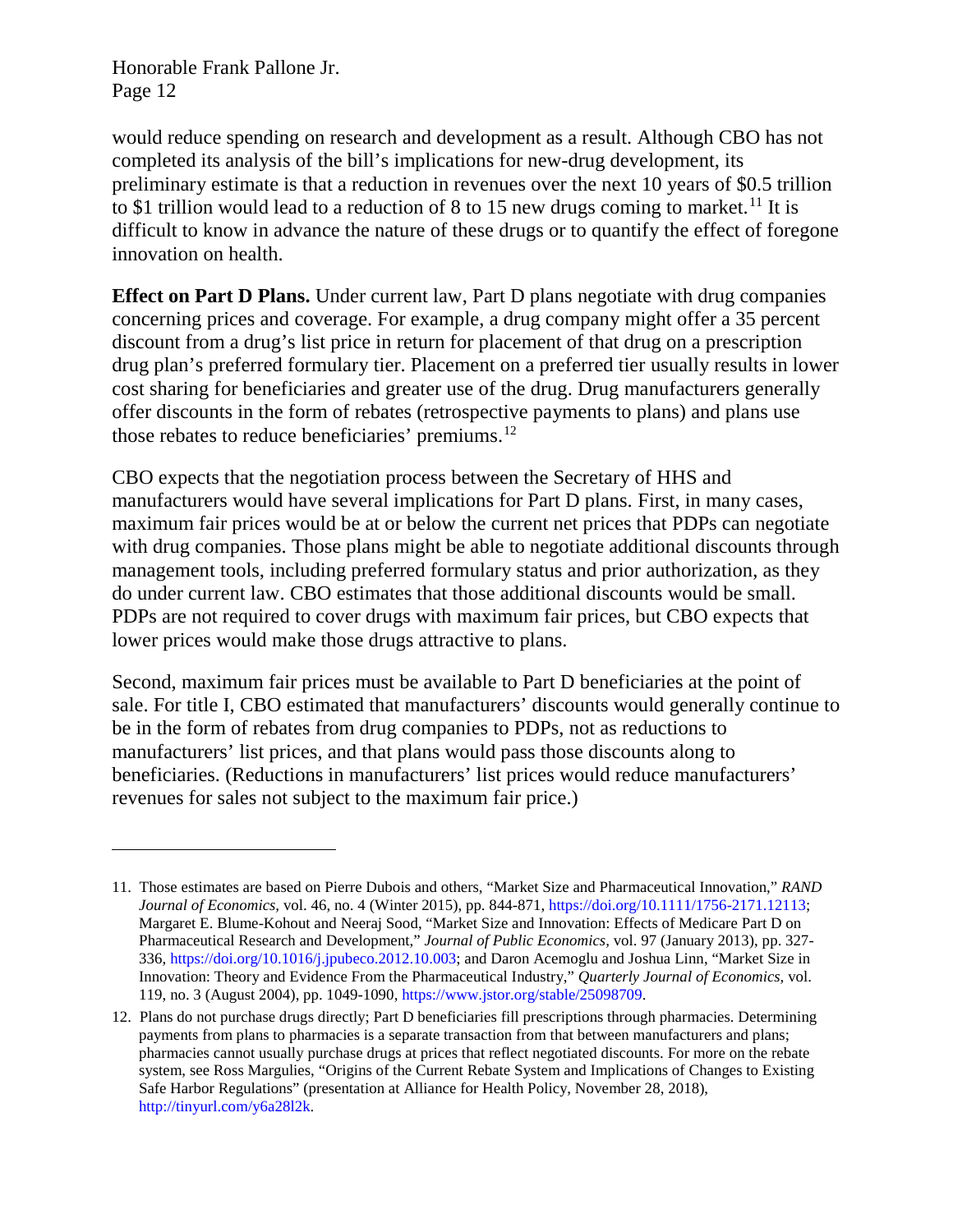$\overline{a}$ 

Overall, CBO expects, PDPs would generally pay less for prescription drugs with maximum fair prices than they do for those drugs under current law. CBO also expects beneficiaries' premiums and cost sharing would be lower under title I because of lower plan drug costs. (CBO has not yet quantified the average reduction.)

**Implementation Costs.** Title I of H.R. 3 would require that Part D cost sharing be based on the maximum fair price and that pharmacies be repaid for any difference between their acquisition cost and the maximum fair price. Because CBO estimates that manufacturers would not reduce list prices to the maximum fair price, manufacturers would instead repay pharmacies, either directly or through plans. After discussing this provision with stakeholders and experts in the prescription drug market, CBO concluded that the existing system of rebates and discounts does not easily facilitate those new transactions between manufacturers, pharmacies, and plans. The resources needed to create and operate such a system would increase total spending by about \$3 billion over the 2023- 2029 period, CBO estimates.

**Total Effect on Federal Spending for Medicare Part D.** In CBO's analysis, changes in drug prices in Part D would be fully reflected in plan bids and cost-sharing for beneficiaries who are entitled to low-income subsidies.[13](#page-12-0) Accounting for the effects of the negotiation process on drug prices, drug manufacturers' responses, and Part D plan behavior, CBO estimates that, on net, title I would decrease total spending for Part D by about \$369 billion over the 2023-2029 period. Beneficiaries' premiums and cost sharing would be lower under title I of H.R. 3. After accounting for their savings, CBO estimates that title I would decrease federal direct spending on Part D by about \$303 billion.

**Effect of Changes in Prescription Drug Use Among Part D Beneficiaries.** Prescription drug prices affect out-of-pocket costs. Beneficiaries who decide not to fill some prescriptions because of high costs could be more likely to fill prescriptions and adhere to their prescribed drug regimens if costs were lower, as CBO anticipates they would be under title I. CBO estimates that the additional Part D use arising from the provision would increase federal spending for beneficiaries who are not enrolled in the low-income subsidy program over the 2020–2029 period by about \$27 billion.

**Reduction in Spending for Other Medical Services.** Policy changes that increase Medicare beneficiaries' use of prescription drugs would reduce spending for other Medicare services in CBO's assessment. CBO estimates that a 1 percent increase in the quantity of prescriptions filled would reduce spending for services covered by Medicare Part A and Part B (Hospital Insurance and Medical Insurance) by about 0.2 percent.

<span id="page-12-0"></span><sup>13.</sup> On average, the federal government pays 75 percent of the cost of Part D benefits and beneficiaries pay 25 percent. The government pays virtually all costs for beneficiaries who receive low-income subsidies.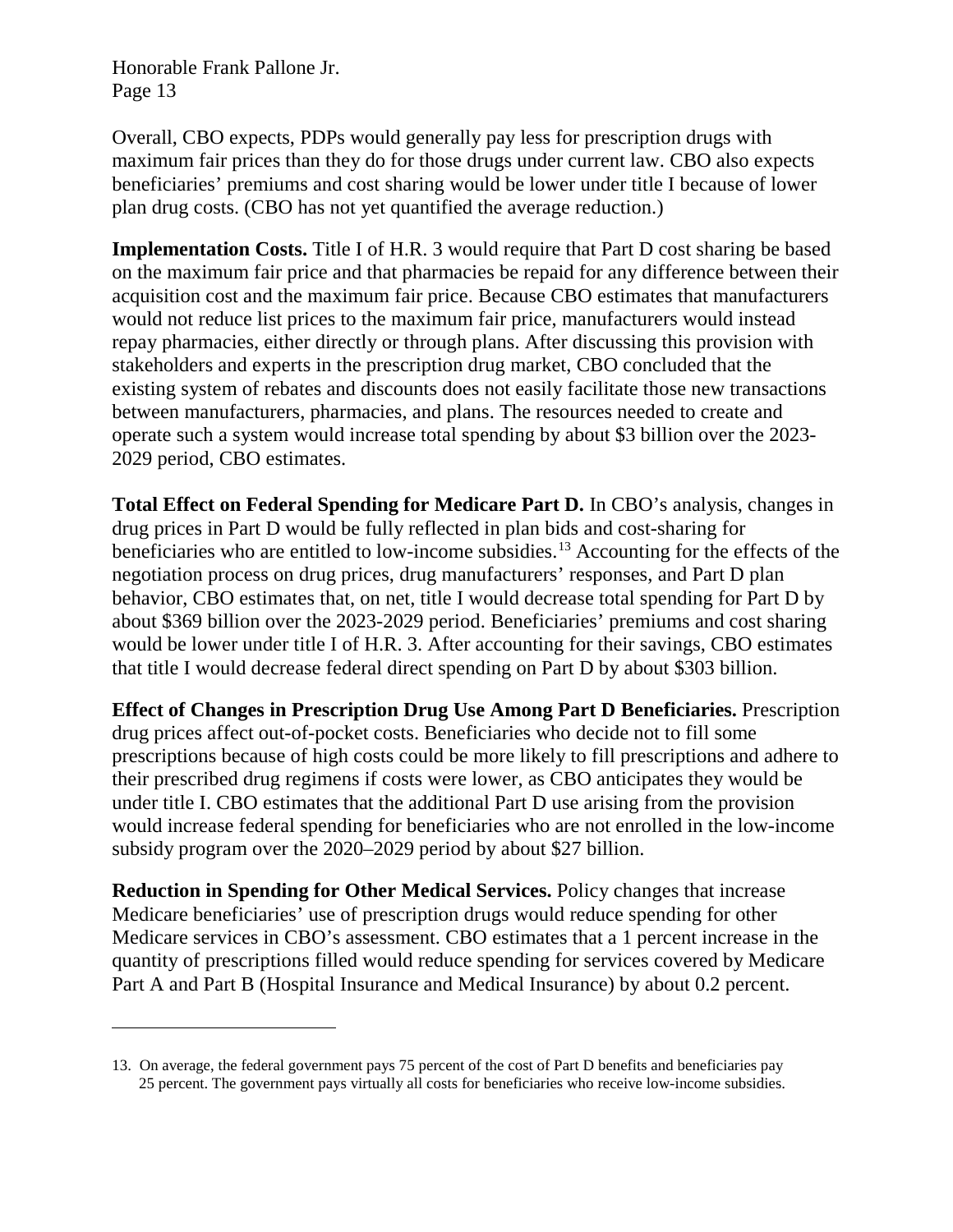Because title I generally would reduce out-of-pocket spending for prescription drugs, CBO anticipates that beneficiaries would fill more prescriptions. In turn, title I would reduce federal direct spending on Medicare's Parts A and B by about \$42 billion over the 2023-2029 period. [14](#page-13-0)

**Excise Tax for Noncompliance.** JCT analyzed the excise tax outlined in section 102 of title I of H.R. 3 as described above.

JCT does not estimate any significant increase in revenues from the excise tax specified in title I. Given the potential financial impact of the excise tax, JCT expects, all manufacturers would either participate in the negotiation process or pull a particular drug out of the U.S. market entirely.

**Civil Monetary Penalties.** CBO does not estimate any increase in revenues from imposition of civil monetary penalties. CBO anticipates that manufacturers that agree to maximum fair prices would make those prices available as required by title I.

#### **Uncertainty**

 $\overline{a}$ 

Because the negotiation process described in title I would represent significant changes to Medicare Part D, CBO's estimate is subject to considerable uncertainty, in particular as follows:

- The Secretary of HHS could implement the provisions of title I in ways that differ from CBO's interpretation. For example, in implementing the negotiation process, the Secretary could choose drugs on a class-by-class basis (for example, all drugs that treat rheumatoid arthritis) to leverage competition among the manufacturers. CBO's analysis is based on the share of the total Part D market that would be affected; it does not reflect a list of specific drugs negotiated at a specific point in time.
- The responses of PDPs to the negotiated prices could differ from those CBO anticipates.
- Pharmaceutical manufacturers might respond to the negotiation process in ways that CBO has not considered.
- Exchange rates may fluctuate in ways that significantly affect foreign prices relative to U.S. prices. In addition, foreign price inflation could be different from historical trends.
- Enactment of title I could result in litigation. CBO's analysis reflected that possibility by reducing the estimate of expected savings for the first three years

<span id="page-13-0"></span><sup>14.</sup> For more on this topic, see Congressional Budget Office, *Offsetting Effects of Prescription Drug Use on Medicare's Spending for Medical Services* (November 2012)[, www.cbo.gov/publication/43741.](https://www.cbo.gov/publication/43741)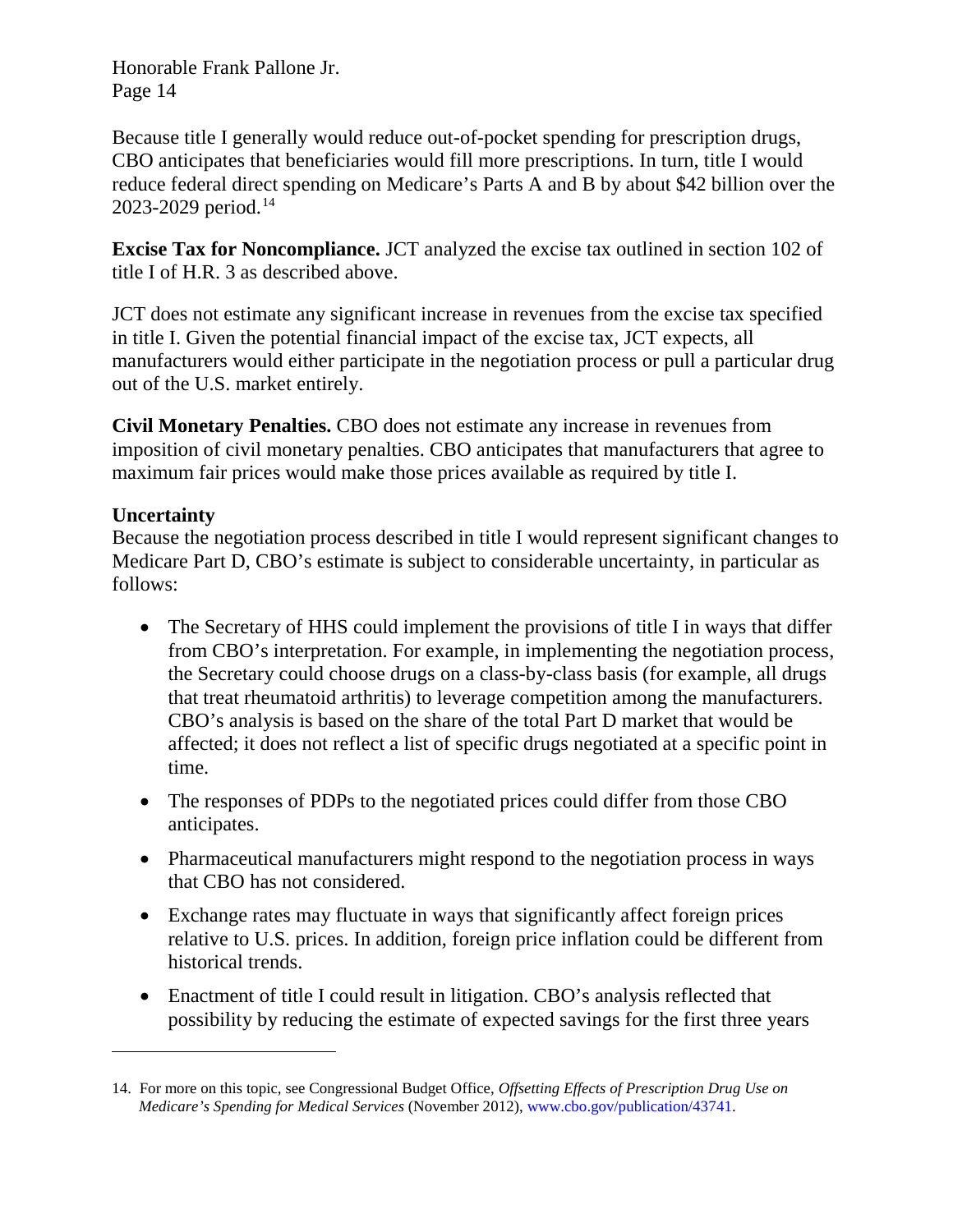> (2023-2025) and by increasing the savings in the subsequent three years by a corresponding amount. The actual effects could be smaller or larger.

I hope this preliminary analysis is useful to the Congress in its deliberations. As noted above, our analysis of H.R. 3 is ongoing. If you have any questions, please contact me.

Sincerely,

Phill h

Phillip L. Swagel Director

Enclosure

cc: Honorable Greg Walden Ranking Member Committee on Energy and Commerce

> Honorable Richard Neal Chairman Committee on Ways and Means

> Honorable Kevin Brady Ranking Member Committee on Ways and Means

Honorable Bobby Scott Chairman Committee on Education and Labor

Honorable Virginia Foxx Ranking Member Committee on Education and Labor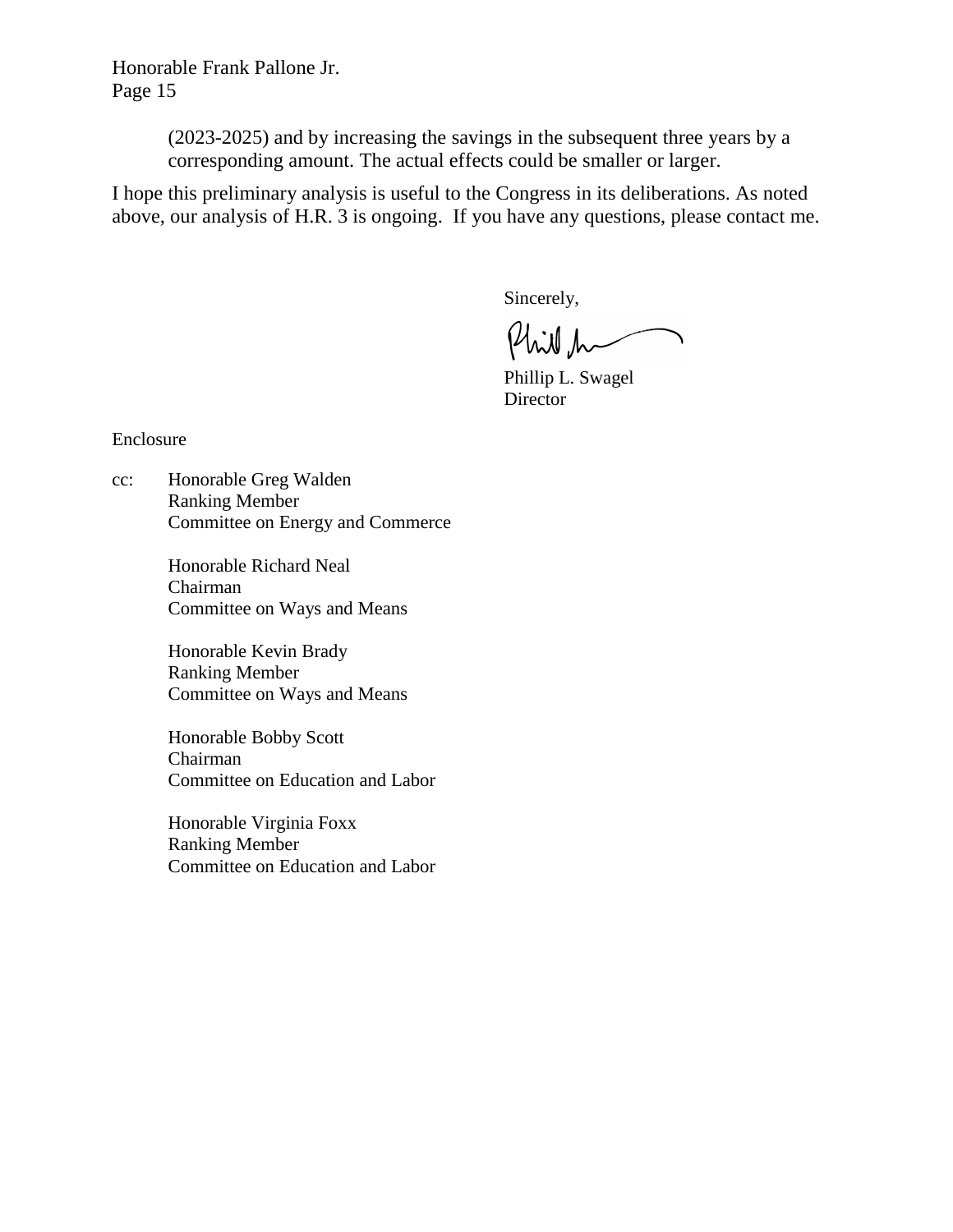#### **Table 1. Preliminary Estimate of Changes in Federal Spending on Medicare Under Title I of H.R. 3**

|                                                                  | By Fiscal Year, Billions of Dollars |      |      |      |       |       |       |       |      |       |           |
|------------------------------------------------------------------|-------------------------------------|------|------|------|-------|-------|-------|-------|------|-------|-----------|
|                                                                  | 2020                                | 2021 | 2022 | 2023 | 2024  | 2025  | 2026  | 2027  | 2028 | 2029  | 2020-2029 |
|                                                                  | Decreases (-) in Direct Spending    |      |      |      |       |       |       |       |      |       |           |
| Changes in Federal<br>Spending for Medicare<br>Part D benefits   | n.a.                                | n.a. | n.a. | -8   | $-14$ | $-18$ | $-51$ | $-65$ | -83  | $-63$ | $-303$    |
| Reduction in Spending for<br>Other Medical Services <sup>a</sup> | n.a.                                | n.a. | n.a. | $-1$ | $-2$  | $-3$  | $-7$  | -8    | -9   | $-11$ | $-42$     |
| <b>Total Changes</b>                                             | n.a.                                | n.a. | n.a. | -9   | $-17$ | $-21$ | -58   | -73   | -93  | -74   | $-345$    |

Sources: Congressional Budget Office; staff of the Joint Committee on Taxation.

Components may not sum to totals because of rounding; n.a. = not applicable.

For this analysis, CBO assumes that H.R. 3 would be enacted near the end of 2019. All estimates are consistent with CBO's May 2, 2019, Medicare baseline projections.

a. CBO estimates that an increase in the number of prescriptions filled by beneficiaries would cause Medicare's spending on medical services to decline. This medical offset reduces spending in Parts A and B of Medicare (Hospital Insurance and Medical Insurance). See Congressional Budget Office, *Offsetting Effects of Prescription Drug Use on Medicare's Spending for Medical Services* (November 2012), [www.cbo.gov/publication/43741.](https://www.cbo.gov/publication/43741)